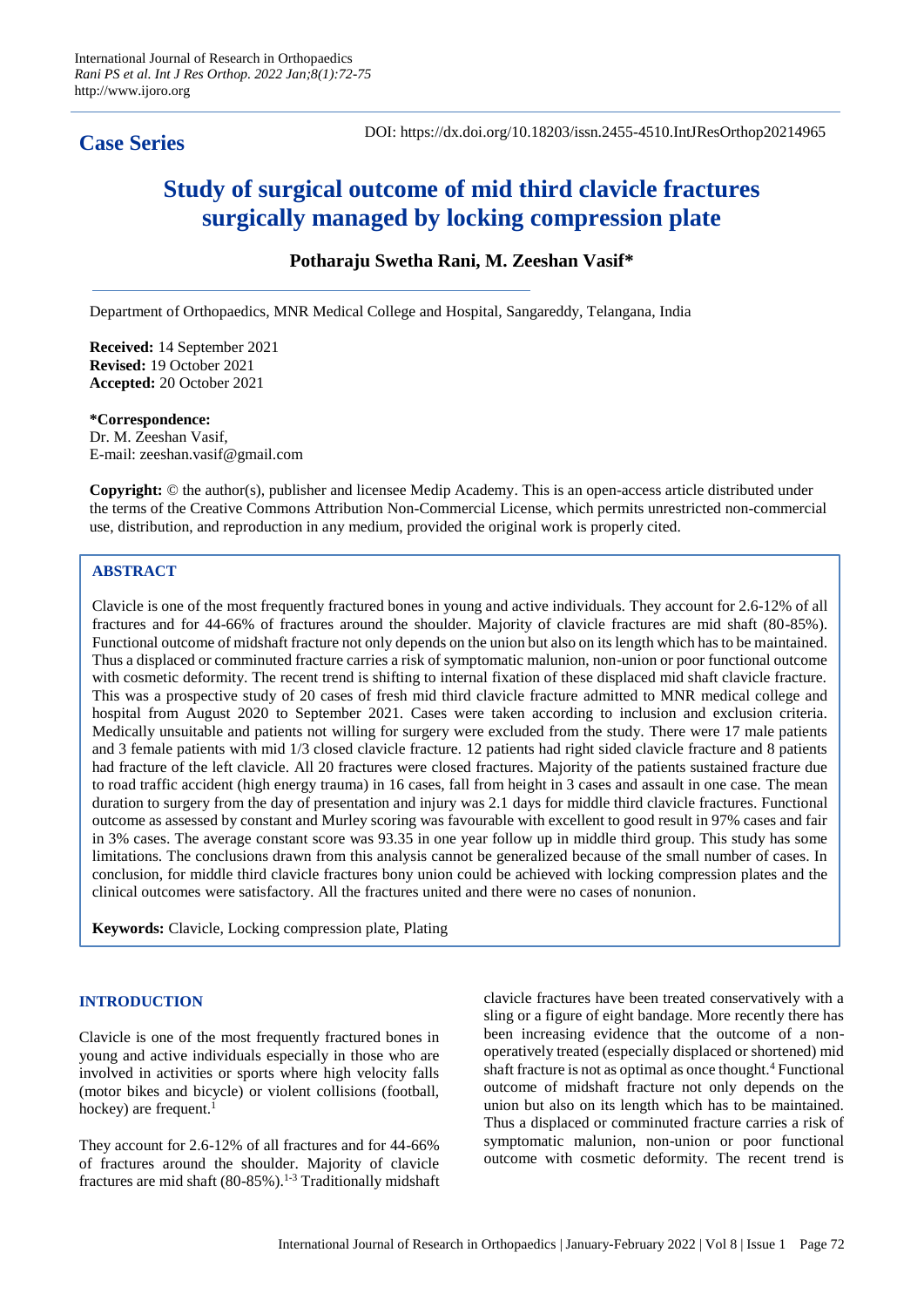shifting to internal fixation of these displaced mid shaft clavicle fracture.5,6

A meta-analysis by Mc-Kee et al of 6 randomized clinical trials of operative versus non-operative care for displaced mid shaft clavicle fracture demonstrated a decrease in nonunion and symptomatic malunion from 23% in nonoperative group to 1.4% in operative group.<sup>7</sup>

## *Objectives of the study*

The objectives were to study the surgical management of displaced fractures of clavicle; to determine the efficacy of locking compression plates in the treatment of displaced mid shaft clavicle fractures; to determine the rate of union, complications, operative risks and functional outcome after fixation with above plates; and to compare the results of this study with other standard studies and draw conclusions.

# **CASE SERIES**

The proposed study was a hospital based study consisting of 20 adult patients with displaced or comminuted mid 1/3 clavicle fractures admitted in MNR medical college and hospital, Sangareddy during the term from August 2020 to September 2021. The fractures were classified according to Robinson classification. Cases belonging to Robinson type 2b1 and 2b2 middle third clavicle fractures were selected and fixed with locking compression plate. They were followed up at regular intervals. This study included demographic variables, mode of injury, duration of hospital stay, time required for union and complications.



**Figure 1: Preoperative X-ray.**



**Figure 2: Intraoperative plate placement.**



**Figure 3: Postoperative X-ray.**



**Figure 4: Hypertrophic scar.**

#### *Inclusion criteria*

All patients within the age group of 18-60 years; all comminuted/displaced mid 1/3 clavicle fractures; all clavicle fractures threatening to pierce skin; closed fractures and patients who consented to participate in study were included.

#### *Exclusion criteria*

Patients aged less than 18 years and more than 60 years; patients with lateral 1/3 clavicle fracture; pathological fractures; open fractures; head injury; patients associated with neuro vascular injury; established non-union from previous fracture; mal united clavicle fractures; or any medical contraindication to surgery or general anesthesia (heart disease or renal failure or active chemotherapy) were excluded from the study.

## *Surgical technique*

#### *Middle third clavicle fracture*

Patient in supine position with one towel in between the scapula. Entire upper limb from base of neck to hand were prepared and draped. About 7-9 cm incision was made in the anterior aspect centering of clavicle over the fracture site. The skin, subcutaneous tissue and platysma were divided without undermining the edges. The overlying fascia and periosteum were next divided. The osseous ends were freed from surrounding tissue. Minimal soft tissue and periosteum dissection was done. Fracture fragments were reduced and plate was applied over the superior aspect of the clavicle. At the junction of the middle and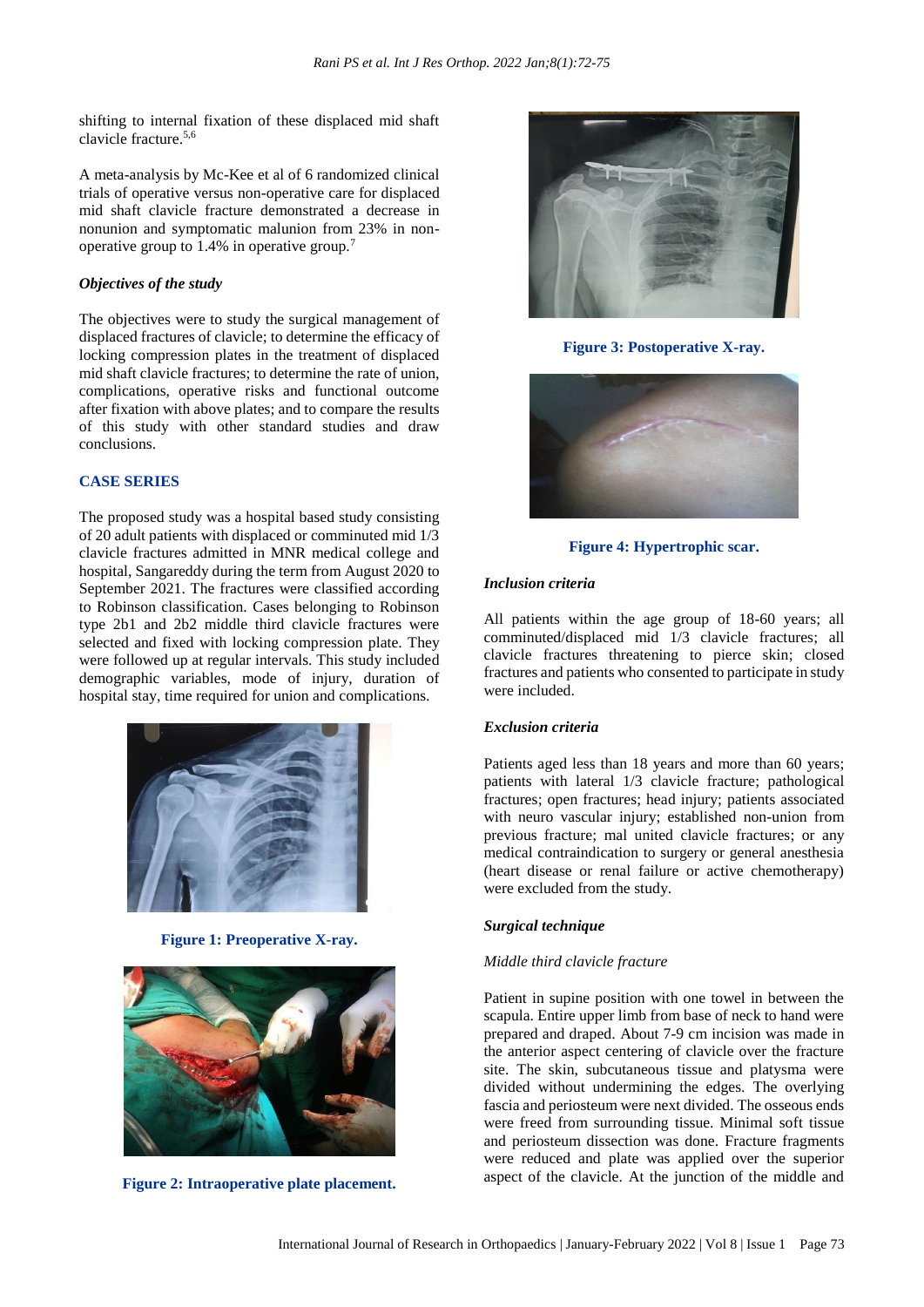lateral third of the clavicle, the inferior surface was exposed so that a protective instrument can be inserted during drilling to prevent injury to neurovascular structure underneath it. The locking compression plate was fixed to the medial and lateral fragment with locking and cortical screws and at least three screws in medial and lateral fragment were applied. Wound was closed in layers after ensuring meticulous haemostasis and skin was closed by subcuticular suture or mattress suture, sterile dressing was applied.

In this study, twenty cases with mid shaft clavicle fracture were surgically managed by closed reduction and internal fixation using locking compression plate.

All patients were evaluated clinically and radiologically before and following surgery, for an average period of follow up was 6 months.

The age of the patient in this study, ranged from 18 years to 60 years average being 33.5 years.

There were 17 male patients and 3 female patients with mid 1/3 closed clavicle fracture.

12 patients had right sided clavicle fracture and 8 patients had fracture of the left clavicle.

All 20 fractures were closed fractures. Majority of the patients sustained fracture due to road traffic accident (high energy trauma) in 16 cases, fall from height in 3 cases and assault in one case.

The mean duration to surgery from the day of presentation and injury was 2.1 days for middle third clavicle fractures.

Functional outcome as assessed by constant and Murley scoring was favourable with excellent to good result in 97% cases and fair in 3% cases. The average constant score was 93.35 in one year follow up.

The fractures united in all the patients though delayed union occurred in 3 10%) cases which took 16-20 weeks of time period for the radiological signs of callus formation.

Complications were minimal with one case of plate prominence, 1 case of hypertrophic scar, 2 cases of infection.

#### **DISCUSSION**

Fractures of the clavicle are common, accounting for 2.6% to 12% of all fractures. More than 80% was located in the midshaft and 15-20% in lateral third. Many conservative methods of treatment have been described, but simple arm sling or figure of 8 bandage have been widely used. Neither technique reduced the fracture and the outcomes were identical, but arm sling demonstrated better patient satisfaction. Moreover, figure of eight bandage was associated with higher complications like axillary pressure sore, neurovascular compression.

Past studies have shown high level of patient satisfaction after non operative treatment of these fractures and even more, operative treatment had higher rates of nonunion. However, recent studies have demonstrated higher rates of nonunion and poor functional outcomes after nonoperative treatment, while the results of primary operative treatment have improved considerably. The deforming force of sternocleidomastoid was very strong and cannot be overcome by external supports provided by arm sling or figure of eight bandage.

Neer's nonunion rate of 1% was misleading as more recent studies showed higher rates of nonunion in displaced midshaft clavicle fracture treated conservatively. It was 4.5 to 9.5% in Robinson's series, 15% in Hill's series and 13% in White et al study, when such fractures were managed conservatively. Moreover, shortening >2 cm and overlapping led to greater risk of nonunion, more pain, poor cosmetic and functional results.<sup>2</sup> A meta-analysis of recent studies showed reduced risk of nonunion in the operative group compared to non-operative group. Drawbacks of conservative management can be effectively overcome by surgically treating these fractures achieving near normal anatomic, cosmetic and functional profile.

Plate fixation provided immediate rigid stabilization, pain relief, facilitated early mobilization and return to pre injury activities. Superior placement of plate was biomechanically more stable especially in presence of inferior cortical comminution, but associated with greater risk of injury to underlying neurovascular structures and subsequent prominence of plate may necessitate its removal. Low complication rate was associated with inferior placement of plate, although superior placement provided biomechanically more secure fixation.

This study was an attempt to evaluate the union rate, complication and functional outcome of locking compression plate and to compare the results with other similar studies. The present study of patients with middle third clavicle fractures was compared with 4 similar studies which were published in prominent journals around the world. Patil et al study which treated 98 patients with middle third clavicle fractures with open reduction and internal fixation with locking compression plate. Jiang et al study which compared 64 operative treatment of clavicle midshaft fractures using a locking compression plate by mini invasive plate osteosynthesis technique and conventional open reduction. Thygarajan et al studied 51 patients of midshaft clavicle fractures which were divided into group 1 intramedullary fixation, group 2 underwent open reduction and internal fixation with plates and screws and group 3 treated with sling. Ferran et al did a comparative study on middle third clavicle fractures who were treated with locked intramedullary fixation and plating. This study of lateral third group was compared with 5 similar studies.